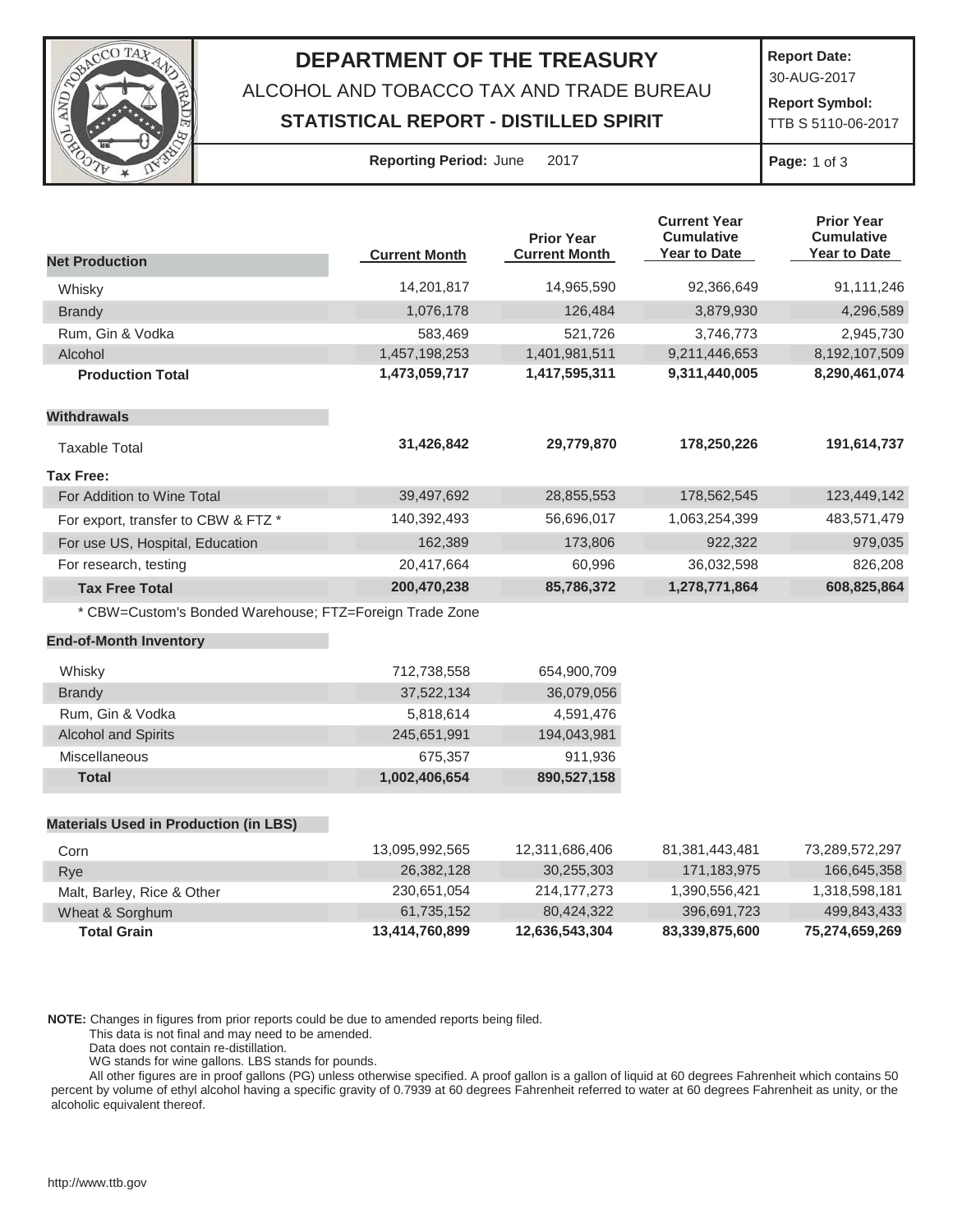## **STATISTICAL REPORT - DISTILLED SPIRIT** TTB S 5110-06-2017 **Page:** <sup>2</sup> of 3

|                                                 | <b>Current Month</b> | <b>Prior Year</b>    | <b>Current Year</b><br><b>Cumulative</b><br><b>Year to Date</b> | <b>Prior Year</b><br><b>Cumulative</b><br><b>Year to Date</b> |
|-------------------------------------------------|----------------------|----------------------|-----------------------------------------------------------------|---------------------------------------------------------------|
| <b>Bottled For Domestic Use (in WG)</b>         |                      | <b>Current Month</b> |                                                                 |                                                               |
| Whisky                                          | 6,769,566            | 5,976,945            | 40,667,986                                                      | 36,821,113                                                    |
| <b>Brandy</b>                                   | 1,709,415            | 1,613,216            | 10,353,928                                                      | 8,392,213                                                     |
| Imported Rum                                    | 3,747,275            | 4,269,458            | 22,178,318                                                      | 23,685,074                                                    |
| Gin                                             | 901,602              | 1,039,263            | 4,911,046                                                       | 5,732,588                                                     |
| Vodka                                           | 11,334,928           | 11,059,845           | 65,707,648                                                      | 62,394,849                                                    |
| Cordials                                        | 5,201,563            | 5,697,621            | 33,126,698                                                      | 31,704,897                                                    |
| Cocktails                                       | 1,360,899            | 1,127,285            | 6,517,961                                                       | 6,564,942                                                     |
| Tequila                                         | 1,559,332            | 1,523,800            | 7,983,094                                                       | 8,055,539                                                     |
| Alcohol, Neutral Spirits & Miscellaneous        | 99,754               | 182,155              | 814,295                                                         | 941,654                                                       |
| <b>Non-Whisky Total</b>                         | 25,914,768           | 26,512,643           | 151,592,988                                                     | 147,471,756                                                   |
| <b>Total Whisky &amp; Non-Whisky</b>            | 32,684,334           | 32,489,588           | 192,260,974                                                     | 184,292,869                                                   |
| <b>Bottled in Bond for Domestic Use (in WG)</b> |                      |                      |                                                                 |                                                               |
| <b>Total</b>                                    | 57,152               | 55,056               | 469,383                                                         | 286,370                                                       |
| <b>Bottled for Export (in WG)</b>               |                      |                      |                                                                 |                                                               |
| Whisky                                          | 2,617,001            | 2,471,207            | 13,369,306                                                      | 12,247,170                                                    |
| Brandy, Cordials, Cocktails & Miscellaneous     | 339,170              | 344,431              | 1,994,121                                                       | 1,879,346                                                     |
| Rum, Gin, Vodka, Tequila & Alcohol              | 1,163,322            | 497,138              | 3,960,572                                                       | 2,552,666                                                     |
| <b>Total</b>                                    | 4,119,493            | 3,312,776            | 19,323,999                                                      | 16,679,182                                                    |
| <b>Grand Total</b>                              | 36,860,979           | 35,857,420           | 212,054,356                                                     | 201,258,421                                                   |
| <b>Spirits Dumped to Processing</b>             |                      |                      |                                                                 |                                                               |
| Alcohol and Neutral Spirits                     | 40,917,472           | 36,497,702           | 226,750,007                                                     | 218,403,034                                                   |
| <b>Imported Whisky</b>                          | 1,602,389            | 1,736,663            | 11,621,400                                                      | 11,325,254                                                    |
| Domestic Whisky                                 | 8,146,427            | 7,301,734            | 47,959,240                                                      | 42,093,981                                                    |
| <b>Brandy</b>                                   | 1,061,750            | 972,054              | 6,728,090                                                       | 5,913,538                                                     |
| Imported Rum                                    | 4,413,387            | 4,957,929            | 25,092,565                                                      | 28,366,563                                                    |
| Gin                                             | 673,936              | 659,427              | 3,456,536                                                       | 4,071,330                                                     |
| Vodka                                           | 3,014,984            | 3,051,774            | 16,260,222                                                      | 16,294,004                                                    |
| Cordials, Cocktails & Miscellaneous             | 832,765              | 1,037,059            | 5,084,826                                                       | 4,996,255                                                     |
| Tequila                                         | 1,489,948            | 1,415,922            | 7,841,002                                                       | 7,837,229                                                     |
| <b>Total</b>                                    | 62,153,058           | 57,630,264           | 350,793,888                                                     | 339,301,188                                                   |
| <b>Other Ingredients Mixed with Spirits</b>     |                      |                      |                                                                 |                                                               |
| Wine                                            | 1,421,174            | 1,129,142            | 7,784,949                                                       | 6,579,669                                                     |
| <b>Alcohol Flavoring Materials</b>              | 345,299              | 375,239              | 2,077,558                                                       | 2,032,111                                                     |
|                                                 |                      |                      |                                                                 |                                                               |

**NOTE:** Changes in figures from prior reports could be due to amended reports being filed.

This data is not final and may need to be amended.

Data does not contain re-distillation.

WG stands for wine gallons. LBS stands for pounds.

All other figures are in proof gallons (PG) unless otherwise specified. A proof gallon is a gallon of liquid at 60 degrees Fahrenheit which contains 50 percent by volume of ethyl alcohol having a specific gravity of 0.7939 at 60 degrees Fahrenheit referred to water at 60 degrees Fahrenheit as unity, or the alcoholic equivalent thereof.